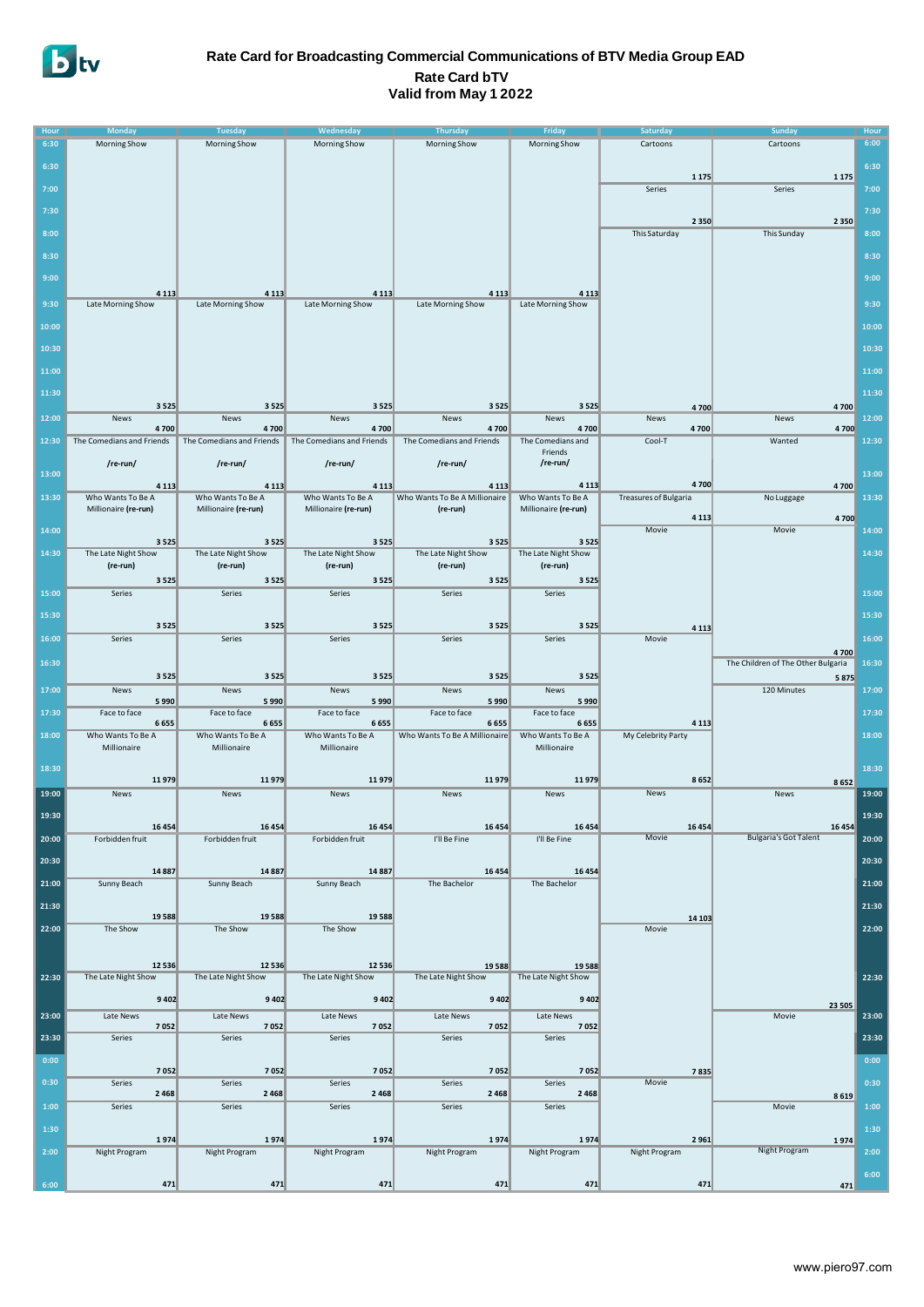## **Rate Card bTV Valid from May 1 2022**

| <b>On/From</b><br><b>RTG</b><br><b>RTG</b><br>RTG<br><b>RTG</b><br><b>CPP</b><br><b>Time</b><br>Price 30'<br><b>CPP</b><br><b>CPP</b><br><b>CPP</b><br><b>Dav</b><br>Program<br>3.5<br>4.6<br>3.9<br>3.4<br>$M-F$<br>6:00 Morning Show<br>4 1 1 3<br>1175<br>886<br>1060<br>1199<br>02.05., 06.05. & 24.05.2022<br>3.3<br>2.9<br>1199<br>M;T;F<br>6:00 Animated movie<br>3525<br>3.0<br>1175<br>4.0<br>886<br>1060<br>4.6<br>1199<br>02.05., 06.05. & 24.05.2022<br>$M-F$<br>7:00 Morning Show<br>3.5<br>1175<br>886<br>3.9<br>1060<br>3.4<br>4 1 1 3<br>4.0<br>3.3<br>2.9<br>1199<br>06.05.2022<br>F<br>8:30 Special Studio<br>3525<br>3.0<br>1175<br>886<br>1060<br>4.0<br>3.3<br>2.9<br>1199<br>$M-F$<br>9:30 Late Morning Show<br>3525<br>3.0<br>1175<br>886<br>1060<br>5.3<br>4.4<br>3.9<br>12:00 12 o'clock News<br>4.0<br>1175<br>886<br>1060<br>1199<br>$M-F$<br>4700<br>3.4<br>12:30 The Comedians and Friends (re-run)<br>3.5<br>4.6<br>3.9<br>1199<br>$M-F$<br>4 1 1 3<br>1175<br>886<br>1060<br>12:30 Who Wants To Be A Millionaire? (re-run)<br>3.3<br>2.9<br>1199<br>02.05. & 06.05.2022<br>M;F<br>3525<br>3.0<br>1175<br>4.0<br>886<br>1060<br>3.4<br>24.05.2022<br>12:30 The Comedians and Friends (re-run)<br>3.5<br>4.6<br>3.9<br>1199<br>4 1 1 3<br>1175<br>886<br>1060<br>Tue<br>3.3<br>2.9<br>1199<br>24.05.2022<br>13:00 Movie<br>3525<br>3.0<br>1175<br>4.0<br>886<br>1060<br>Tue<br>3.3<br>2.9<br>02.05. & 06.05.2022<br>M: F<br>13:30 Movie<br>3525<br>3.0<br>4.0<br>886<br>1199<br>1175<br>1060<br>3.3<br>2.9<br>3525<br>3.0<br>4.0<br>1199<br>$M-F$<br>13:30 Who Wants To Be A Millionaire? (re-run)<br>1175<br>886<br>1060<br>$M-F$<br>3.3<br>2.9<br>1199<br>14:30 The Late Night Show (re-run)<br>3525<br>3.0<br>1175<br>4.0<br>886<br>1060<br>3525<br>886<br>1199<br>$M-F$<br>15:00 Series<br>3.0<br>1175<br>4.0<br>3.3<br>1060<br>2.9<br>5.3<br>886<br>3.9<br>1199<br>16:00 Movie<br>4700<br>4.0<br>1175<br>4.4<br>1060<br>02.05., 06.05. & 24.05.2022<br>M;T;F<br>3.3<br>2.9<br>1175<br>4.0<br>886<br>1060<br>1199<br>$M-F$<br>16:00 Series<br>3525<br>3.0<br>5.3<br>4.3<br>4.5<br>5.8<br>1381<br>$M-F$<br>17:00 17 o'clock News<br>5990<br>1331<br>1039<br>1140<br>6.4<br>5.8<br>4.8<br>1381<br>6655<br>5.0<br>1331<br>1039<br>$M-F$<br>17:30 Face To Face<br>1140<br>18:00 Who Wants To Be A Millionaire?<br>9.0<br>1331<br>11.5<br>1039<br>10.5<br>8.7<br>1381<br>$M-F$<br>11979<br>1140<br>1567<br>12.9<br>1280<br>12.5<br>9.7<br>1699<br>$M-F$<br>19:00 News Hour<br>16 4 54<br>10.5<br>1320<br>9.5<br>11.3<br>8.8<br>1699<br>$M-W$<br>20:00 Forbidden Fruit<br>1567<br>11.6<br>1280<br>1320<br>14887<br>$\overline{F}$<br>8.8<br>1699<br>9.5<br>1567<br>11.6<br>1280<br>11.3<br>27.05.2022<br>20:00 Wife Swap<br>14887<br>1320<br>9.5<br>11.3<br>8.8<br>1699<br>20:00 History Untold: Citizen of the world - Yull Brown<br>1567<br>11.6<br>1280<br>1320<br>24.05.2022<br>Tue<br>14 8 87<br>$TR-F$<br>20:00 I'll Be Fine<br>16 4 54<br>10.5<br>1567<br>12.9<br>1280<br>12.5<br>1320<br>9.7<br>1699<br>1567<br>15.3<br>14.8<br>1320<br>11.5<br>1699<br>03.05.2022<br>$M-TR$<br>21:00 Sunny Beach Season 2<br>19 5 88<br>12.5<br>1280<br>15.3<br>14.8<br>11.5<br>1699<br>$TR-F$<br>21:00 The Bachelor<br>12.5<br>1567<br>1280<br>1320<br>19 5 88<br>$\overline{F}$<br>7.4<br>1699<br>27.05.2022<br>21:30 The Show<br>8.0<br>1567<br>9.8<br>9.5<br>12 5 36<br>1280<br>1320<br>03.05.2022<br>9.8<br>9.5<br>7.4<br>1699<br>$T-W$<br>22:00 The Show<br>12 5 36<br>8.0<br>1567<br>1280<br>1320<br>23.05.2022<br>$M-F$<br>22:00 Late News<br>8.0<br>1567<br>9.8<br>1280<br>9.5<br>1320<br>7.4<br>1699<br>12 5 36<br>5.5<br>6.0<br>1567<br>7.3<br>1280<br>7.1<br>1320<br>1699<br>$M-F$<br>22:30 The Late Night Show<br>9402<br>5.5<br>5.3<br>4.2<br>4.5<br>1699<br>$M-F$<br>23:00 Late News<br>7052<br>1567<br>1280<br>1320<br>4.5<br>5.5<br>5.3<br>4.2<br>1699<br>23.05.2022<br>$M-F$<br>23:00 Series<br>7052<br>1567<br>1280<br>1320<br>5.3<br>$M-F$<br>7052<br>4.5<br>5.5<br>4.2<br>1699<br>23:30 Series<br>1567<br>1280<br>1320<br>$M-F$<br>2961<br>987<br>867<br>973<br>3.0<br>987<br>23.05.2022<br>0:00 Series<br>3.0<br>3.4<br>3.0<br>987<br>$M-F$<br>0:30 Series<br>2468<br>2.5<br>987<br>2.8<br>867<br>2.5<br>973<br>2.5<br>2.0<br>987<br>M-F<br>1:00 Series<br>1974<br>2.0<br>987<br>2.3<br>867<br>2.0<br>973<br>$M-F$<br>471<br>1.0<br>471<br>1.3<br>376<br>1.0<br>482<br>1.0<br>460<br>2:00 Night Program |  |  |  |  | A 18-49 |  | A 15-64 |  | F 25-54 |  | M 18-49 |  |
|---------------------------------------------------------------------------------------------------------------------------------------------------------------------------------------------------------------------------------------------------------------------------------------------------------------------------------------------------------------------------------------------------------------------------------------------------------------------------------------------------------------------------------------------------------------------------------------------------------------------------------------------------------------------------------------------------------------------------------------------------------------------------------------------------------------------------------------------------------------------------------------------------------------------------------------------------------------------------------------------------------------------------------------------------------------------------------------------------------------------------------------------------------------------------------------------------------------------------------------------------------------------------------------------------------------------------------------------------------------------------------------------------------------------------------------------------------------------------------------------------------------------------------------------------------------------------------------------------------------------------------------------------------------------------------------------------------------------------------------------------------------------------------------------------------------------------------------------------------------------------------------------------------------------------------------------------------------------------------------------------------------------------------------------------------------------------------------------------------------------------------------------------------------------------------------------------------------------------------------------------------------------------------------------------------------------------------------------------------------------------------------------------------------------------------------------------------------------------------------------------------------------------------------------------------------------------------------------------------------------------------------------------------------------------------------------------------------------------------------------------------------------------------------------------------------------------------------------------------------------------------------------------------------------------------------------------------------------------------------------------------------------------------------------------------------------------------------------------------------------------------------------------------------------------------------------------------------------------------------------------------------------------------------------------------------------------------------------------------------------------------------------------------------------------------------------------------------------------------------------------------------------------------------------------------------------------------------------------------------------------------------------------------------------------------------------------------------------------------------------------------------------------------------------------------------------------------------------------------------------------------------------------------------------------------------------------------------------------------------------------------------------------------------------------------------------------------------------------------------------------------------------------------------------------------------------------------------------------------------------------------------------------------------------------------------------------------------------------------------------------------------------------------------------------------------------------|--|--|--|--|---------|--|---------|--|---------|--|---------|--|
|                                                                                                                                                                                                                                                                                                                                                                                                                                                                                                                                                                                                                                                                                                                                                                                                                                                                                                                                                                                                                                                                                                                                                                                                                                                                                                                                                                                                                                                                                                                                                                                                                                                                                                                                                                                                                                                                                                                                                                                                                                                                                                                                                                                                                                                                                                                                                                                                                                                                                                                                                                                                                                                                                                                                                                                                                                                                                                                                                                                                                                                                                                                                                                                                                                                                                                                                                                                                                                                                                                                                                                                                                                                                                                                                                                                                                                                                                                                                                                                                                                                                                                                                                                                                                                                                                                                                                                                                                                                   |  |  |  |  |         |  |         |  |         |  |         |  |
|                                                                                                                                                                                                                                                                                                                                                                                                                                                                                                                                                                                                                                                                                                                                                                                                                                                                                                                                                                                                                                                                                                                                                                                                                                                                                                                                                                                                                                                                                                                                                                                                                                                                                                                                                                                                                                                                                                                                                                                                                                                                                                                                                                                                                                                                                                                                                                                                                                                                                                                                                                                                                                                                                                                                                                                                                                                                                                                                                                                                                                                                                                                                                                                                                                                                                                                                                                                                                                                                                                                                                                                                                                                                                                                                                                                                                                                                                                                                                                                                                                                                                                                                                                                                                                                                                                                                                                                                                                                   |  |  |  |  |         |  |         |  |         |  |         |  |
|                                                                                                                                                                                                                                                                                                                                                                                                                                                                                                                                                                                                                                                                                                                                                                                                                                                                                                                                                                                                                                                                                                                                                                                                                                                                                                                                                                                                                                                                                                                                                                                                                                                                                                                                                                                                                                                                                                                                                                                                                                                                                                                                                                                                                                                                                                                                                                                                                                                                                                                                                                                                                                                                                                                                                                                                                                                                                                                                                                                                                                                                                                                                                                                                                                                                                                                                                                                                                                                                                                                                                                                                                                                                                                                                                                                                                                                                                                                                                                                                                                                                                                                                                                                                                                                                                                                                                                                                                                                   |  |  |  |  |         |  |         |  |         |  |         |  |
|                                                                                                                                                                                                                                                                                                                                                                                                                                                                                                                                                                                                                                                                                                                                                                                                                                                                                                                                                                                                                                                                                                                                                                                                                                                                                                                                                                                                                                                                                                                                                                                                                                                                                                                                                                                                                                                                                                                                                                                                                                                                                                                                                                                                                                                                                                                                                                                                                                                                                                                                                                                                                                                                                                                                                                                                                                                                                                                                                                                                                                                                                                                                                                                                                                                                                                                                                                                                                                                                                                                                                                                                                                                                                                                                                                                                                                                                                                                                                                                                                                                                                                                                                                                                                                                                                                                                                                                                                                                   |  |  |  |  |         |  |         |  |         |  |         |  |
|                                                                                                                                                                                                                                                                                                                                                                                                                                                                                                                                                                                                                                                                                                                                                                                                                                                                                                                                                                                                                                                                                                                                                                                                                                                                                                                                                                                                                                                                                                                                                                                                                                                                                                                                                                                                                                                                                                                                                                                                                                                                                                                                                                                                                                                                                                                                                                                                                                                                                                                                                                                                                                                                                                                                                                                                                                                                                                                                                                                                                                                                                                                                                                                                                                                                                                                                                                                                                                                                                                                                                                                                                                                                                                                                                                                                                                                                                                                                                                                                                                                                                                                                                                                                                                                                                                                                                                                                                                                   |  |  |  |  |         |  |         |  |         |  |         |  |
|                                                                                                                                                                                                                                                                                                                                                                                                                                                                                                                                                                                                                                                                                                                                                                                                                                                                                                                                                                                                                                                                                                                                                                                                                                                                                                                                                                                                                                                                                                                                                                                                                                                                                                                                                                                                                                                                                                                                                                                                                                                                                                                                                                                                                                                                                                                                                                                                                                                                                                                                                                                                                                                                                                                                                                                                                                                                                                                                                                                                                                                                                                                                                                                                                                                                                                                                                                                                                                                                                                                                                                                                                                                                                                                                                                                                                                                                                                                                                                                                                                                                                                                                                                                                                                                                                                                                                                                                                                                   |  |  |  |  |         |  |         |  |         |  |         |  |
|                                                                                                                                                                                                                                                                                                                                                                                                                                                                                                                                                                                                                                                                                                                                                                                                                                                                                                                                                                                                                                                                                                                                                                                                                                                                                                                                                                                                                                                                                                                                                                                                                                                                                                                                                                                                                                                                                                                                                                                                                                                                                                                                                                                                                                                                                                                                                                                                                                                                                                                                                                                                                                                                                                                                                                                                                                                                                                                                                                                                                                                                                                                                                                                                                                                                                                                                                                                                                                                                                                                                                                                                                                                                                                                                                                                                                                                                                                                                                                                                                                                                                                                                                                                                                                                                                                                                                                                                                                                   |  |  |  |  |         |  |         |  |         |  |         |  |
|                                                                                                                                                                                                                                                                                                                                                                                                                                                                                                                                                                                                                                                                                                                                                                                                                                                                                                                                                                                                                                                                                                                                                                                                                                                                                                                                                                                                                                                                                                                                                                                                                                                                                                                                                                                                                                                                                                                                                                                                                                                                                                                                                                                                                                                                                                                                                                                                                                                                                                                                                                                                                                                                                                                                                                                                                                                                                                                                                                                                                                                                                                                                                                                                                                                                                                                                                                                                                                                                                                                                                                                                                                                                                                                                                                                                                                                                                                                                                                                                                                                                                                                                                                                                                                                                                                                                                                                                                                                   |  |  |  |  |         |  |         |  |         |  |         |  |
|                                                                                                                                                                                                                                                                                                                                                                                                                                                                                                                                                                                                                                                                                                                                                                                                                                                                                                                                                                                                                                                                                                                                                                                                                                                                                                                                                                                                                                                                                                                                                                                                                                                                                                                                                                                                                                                                                                                                                                                                                                                                                                                                                                                                                                                                                                                                                                                                                                                                                                                                                                                                                                                                                                                                                                                                                                                                                                                                                                                                                                                                                                                                                                                                                                                                                                                                                                                                                                                                                                                                                                                                                                                                                                                                                                                                                                                                                                                                                                                                                                                                                                                                                                                                                                                                                                                                                                                                                                                   |  |  |  |  |         |  |         |  |         |  |         |  |
|                                                                                                                                                                                                                                                                                                                                                                                                                                                                                                                                                                                                                                                                                                                                                                                                                                                                                                                                                                                                                                                                                                                                                                                                                                                                                                                                                                                                                                                                                                                                                                                                                                                                                                                                                                                                                                                                                                                                                                                                                                                                                                                                                                                                                                                                                                                                                                                                                                                                                                                                                                                                                                                                                                                                                                                                                                                                                                                                                                                                                                                                                                                                                                                                                                                                                                                                                                                                                                                                                                                                                                                                                                                                                                                                                                                                                                                                                                                                                                                                                                                                                                                                                                                                                                                                                                                                                                                                                                                   |  |  |  |  |         |  |         |  |         |  |         |  |
|                                                                                                                                                                                                                                                                                                                                                                                                                                                                                                                                                                                                                                                                                                                                                                                                                                                                                                                                                                                                                                                                                                                                                                                                                                                                                                                                                                                                                                                                                                                                                                                                                                                                                                                                                                                                                                                                                                                                                                                                                                                                                                                                                                                                                                                                                                                                                                                                                                                                                                                                                                                                                                                                                                                                                                                                                                                                                                                                                                                                                                                                                                                                                                                                                                                                                                                                                                                                                                                                                                                                                                                                                                                                                                                                                                                                                                                                                                                                                                                                                                                                                                                                                                                                                                                                                                                                                                                                                                                   |  |  |  |  |         |  |         |  |         |  |         |  |
|                                                                                                                                                                                                                                                                                                                                                                                                                                                                                                                                                                                                                                                                                                                                                                                                                                                                                                                                                                                                                                                                                                                                                                                                                                                                                                                                                                                                                                                                                                                                                                                                                                                                                                                                                                                                                                                                                                                                                                                                                                                                                                                                                                                                                                                                                                                                                                                                                                                                                                                                                                                                                                                                                                                                                                                                                                                                                                                                                                                                                                                                                                                                                                                                                                                                                                                                                                                                                                                                                                                                                                                                                                                                                                                                                                                                                                                                                                                                                                                                                                                                                                                                                                                                                                                                                                                                                                                                                                                   |  |  |  |  |         |  |         |  |         |  |         |  |
|                                                                                                                                                                                                                                                                                                                                                                                                                                                                                                                                                                                                                                                                                                                                                                                                                                                                                                                                                                                                                                                                                                                                                                                                                                                                                                                                                                                                                                                                                                                                                                                                                                                                                                                                                                                                                                                                                                                                                                                                                                                                                                                                                                                                                                                                                                                                                                                                                                                                                                                                                                                                                                                                                                                                                                                                                                                                                                                                                                                                                                                                                                                                                                                                                                                                                                                                                                                                                                                                                                                                                                                                                                                                                                                                                                                                                                                                                                                                                                                                                                                                                                                                                                                                                                                                                                                                                                                                                                                   |  |  |  |  |         |  |         |  |         |  |         |  |
|                                                                                                                                                                                                                                                                                                                                                                                                                                                                                                                                                                                                                                                                                                                                                                                                                                                                                                                                                                                                                                                                                                                                                                                                                                                                                                                                                                                                                                                                                                                                                                                                                                                                                                                                                                                                                                                                                                                                                                                                                                                                                                                                                                                                                                                                                                                                                                                                                                                                                                                                                                                                                                                                                                                                                                                                                                                                                                                                                                                                                                                                                                                                                                                                                                                                                                                                                                                                                                                                                                                                                                                                                                                                                                                                                                                                                                                                                                                                                                                                                                                                                                                                                                                                                                                                                                                                                                                                                                                   |  |  |  |  |         |  |         |  |         |  |         |  |
|                                                                                                                                                                                                                                                                                                                                                                                                                                                                                                                                                                                                                                                                                                                                                                                                                                                                                                                                                                                                                                                                                                                                                                                                                                                                                                                                                                                                                                                                                                                                                                                                                                                                                                                                                                                                                                                                                                                                                                                                                                                                                                                                                                                                                                                                                                                                                                                                                                                                                                                                                                                                                                                                                                                                                                                                                                                                                                                                                                                                                                                                                                                                                                                                                                                                                                                                                                                                                                                                                                                                                                                                                                                                                                                                                                                                                                                                                                                                                                                                                                                                                                                                                                                                                                                                                                                                                                                                                                                   |  |  |  |  |         |  |         |  |         |  |         |  |
|                                                                                                                                                                                                                                                                                                                                                                                                                                                                                                                                                                                                                                                                                                                                                                                                                                                                                                                                                                                                                                                                                                                                                                                                                                                                                                                                                                                                                                                                                                                                                                                                                                                                                                                                                                                                                                                                                                                                                                                                                                                                                                                                                                                                                                                                                                                                                                                                                                                                                                                                                                                                                                                                                                                                                                                                                                                                                                                                                                                                                                                                                                                                                                                                                                                                                                                                                                                                                                                                                                                                                                                                                                                                                                                                                                                                                                                                                                                                                                                                                                                                                                                                                                                                                                                                                                                                                                                                                                                   |  |  |  |  |         |  |         |  |         |  |         |  |
|                                                                                                                                                                                                                                                                                                                                                                                                                                                                                                                                                                                                                                                                                                                                                                                                                                                                                                                                                                                                                                                                                                                                                                                                                                                                                                                                                                                                                                                                                                                                                                                                                                                                                                                                                                                                                                                                                                                                                                                                                                                                                                                                                                                                                                                                                                                                                                                                                                                                                                                                                                                                                                                                                                                                                                                                                                                                                                                                                                                                                                                                                                                                                                                                                                                                                                                                                                                                                                                                                                                                                                                                                                                                                                                                                                                                                                                                                                                                                                                                                                                                                                                                                                                                                                                                                                                                                                                                                                                   |  |  |  |  |         |  |         |  |         |  |         |  |
|                                                                                                                                                                                                                                                                                                                                                                                                                                                                                                                                                                                                                                                                                                                                                                                                                                                                                                                                                                                                                                                                                                                                                                                                                                                                                                                                                                                                                                                                                                                                                                                                                                                                                                                                                                                                                                                                                                                                                                                                                                                                                                                                                                                                                                                                                                                                                                                                                                                                                                                                                                                                                                                                                                                                                                                                                                                                                                                                                                                                                                                                                                                                                                                                                                                                                                                                                                                                                                                                                                                                                                                                                                                                                                                                                                                                                                                                                                                                                                                                                                                                                                                                                                                                                                                                                                                                                                                                                                                   |  |  |  |  |         |  |         |  |         |  |         |  |
|                                                                                                                                                                                                                                                                                                                                                                                                                                                                                                                                                                                                                                                                                                                                                                                                                                                                                                                                                                                                                                                                                                                                                                                                                                                                                                                                                                                                                                                                                                                                                                                                                                                                                                                                                                                                                                                                                                                                                                                                                                                                                                                                                                                                                                                                                                                                                                                                                                                                                                                                                                                                                                                                                                                                                                                                                                                                                                                                                                                                                                                                                                                                                                                                                                                                                                                                                                                                                                                                                                                                                                                                                                                                                                                                                                                                                                                                                                                                                                                                                                                                                                                                                                                                                                                                                                                                                                                                                                                   |  |  |  |  |         |  |         |  |         |  |         |  |
|                                                                                                                                                                                                                                                                                                                                                                                                                                                                                                                                                                                                                                                                                                                                                                                                                                                                                                                                                                                                                                                                                                                                                                                                                                                                                                                                                                                                                                                                                                                                                                                                                                                                                                                                                                                                                                                                                                                                                                                                                                                                                                                                                                                                                                                                                                                                                                                                                                                                                                                                                                                                                                                                                                                                                                                                                                                                                                                                                                                                                                                                                                                                                                                                                                                                                                                                                                                                                                                                                                                                                                                                                                                                                                                                                                                                                                                                                                                                                                                                                                                                                                                                                                                                                                                                                                                                                                                                                                                   |  |  |  |  |         |  |         |  |         |  |         |  |
|                                                                                                                                                                                                                                                                                                                                                                                                                                                                                                                                                                                                                                                                                                                                                                                                                                                                                                                                                                                                                                                                                                                                                                                                                                                                                                                                                                                                                                                                                                                                                                                                                                                                                                                                                                                                                                                                                                                                                                                                                                                                                                                                                                                                                                                                                                                                                                                                                                                                                                                                                                                                                                                                                                                                                                                                                                                                                                                                                                                                                                                                                                                                                                                                                                                                                                                                                                                                                                                                                                                                                                                                                                                                                                                                                                                                                                                                                                                                                                                                                                                                                                                                                                                                                                                                                                                                                                                                                                                   |  |  |  |  |         |  |         |  |         |  |         |  |
|                                                                                                                                                                                                                                                                                                                                                                                                                                                                                                                                                                                                                                                                                                                                                                                                                                                                                                                                                                                                                                                                                                                                                                                                                                                                                                                                                                                                                                                                                                                                                                                                                                                                                                                                                                                                                                                                                                                                                                                                                                                                                                                                                                                                                                                                                                                                                                                                                                                                                                                                                                                                                                                                                                                                                                                                                                                                                                                                                                                                                                                                                                                                                                                                                                                                                                                                                                                                                                                                                                                                                                                                                                                                                                                                                                                                                                                                                                                                                                                                                                                                                                                                                                                                                                                                                                                                                                                                                                                   |  |  |  |  |         |  |         |  |         |  |         |  |
|                                                                                                                                                                                                                                                                                                                                                                                                                                                                                                                                                                                                                                                                                                                                                                                                                                                                                                                                                                                                                                                                                                                                                                                                                                                                                                                                                                                                                                                                                                                                                                                                                                                                                                                                                                                                                                                                                                                                                                                                                                                                                                                                                                                                                                                                                                                                                                                                                                                                                                                                                                                                                                                                                                                                                                                                                                                                                                                                                                                                                                                                                                                                                                                                                                                                                                                                                                                                                                                                                                                                                                                                                                                                                                                                                                                                                                                                                                                                                                                                                                                                                                                                                                                                                                                                                                                                                                                                                                                   |  |  |  |  |         |  |         |  |         |  |         |  |
|                                                                                                                                                                                                                                                                                                                                                                                                                                                                                                                                                                                                                                                                                                                                                                                                                                                                                                                                                                                                                                                                                                                                                                                                                                                                                                                                                                                                                                                                                                                                                                                                                                                                                                                                                                                                                                                                                                                                                                                                                                                                                                                                                                                                                                                                                                                                                                                                                                                                                                                                                                                                                                                                                                                                                                                                                                                                                                                                                                                                                                                                                                                                                                                                                                                                                                                                                                                                                                                                                                                                                                                                                                                                                                                                                                                                                                                                                                                                                                                                                                                                                                                                                                                                                                                                                                                                                                                                                                                   |  |  |  |  |         |  |         |  |         |  |         |  |
|                                                                                                                                                                                                                                                                                                                                                                                                                                                                                                                                                                                                                                                                                                                                                                                                                                                                                                                                                                                                                                                                                                                                                                                                                                                                                                                                                                                                                                                                                                                                                                                                                                                                                                                                                                                                                                                                                                                                                                                                                                                                                                                                                                                                                                                                                                                                                                                                                                                                                                                                                                                                                                                                                                                                                                                                                                                                                                                                                                                                                                                                                                                                                                                                                                                                                                                                                                                                                                                                                                                                                                                                                                                                                                                                                                                                                                                                                                                                                                                                                                                                                                                                                                                                                                                                                                                                                                                                                                                   |  |  |  |  |         |  |         |  |         |  |         |  |
|                                                                                                                                                                                                                                                                                                                                                                                                                                                                                                                                                                                                                                                                                                                                                                                                                                                                                                                                                                                                                                                                                                                                                                                                                                                                                                                                                                                                                                                                                                                                                                                                                                                                                                                                                                                                                                                                                                                                                                                                                                                                                                                                                                                                                                                                                                                                                                                                                                                                                                                                                                                                                                                                                                                                                                                                                                                                                                                                                                                                                                                                                                                                                                                                                                                                                                                                                                                                                                                                                                                                                                                                                                                                                                                                                                                                                                                                                                                                                                                                                                                                                                                                                                                                                                                                                                                                                                                                                                                   |  |  |  |  |         |  |         |  |         |  |         |  |
|                                                                                                                                                                                                                                                                                                                                                                                                                                                                                                                                                                                                                                                                                                                                                                                                                                                                                                                                                                                                                                                                                                                                                                                                                                                                                                                                                                                                                                                                                                                                                                                                                                                                                                                                                                                                                                                                                                                                                                                                                                                                                                                                                                                                                                                                                                                                                                                                                                                                                                                                                                                                                                                                                                                                                                                                                                                                                                                                                                                                                                                                                                                                                                                                                                                                                                                                                                                                                                                                                                                                                                                                                                                                                                                                                                                                                                                                                                                                                                                                                                                                                                                                                                                                                                                                                                                                                                                                                                                   |  |  |  |  |         |  |         |  |         |  |         |  |
|                                                                                                                                                                                                                                                                                                                                                                                                                                                                                                                                                                                                                                                                                                                                                                                                                                                                                                                                                                                                                                                                                                                                                                                                                                                                                                                                                                                                                                                                                                                                                                                                                                                                                                                                                                                                                                                                                                                                                                                                                                                                                                                                                                                                                                                                                                                                                                                                                                                                                                                                                                                                                                                                                                                                                                                                                                                                                                                                                                                                                                                                                                                                                                                                                                                                                                                                                                                                                                                                                                                                                                                                                                                                                                                                                                                                                                                                                                                                                                                                                                                                                                                                                                                                                                                                                                                                                                                                                                                   |  |  |  |  |         |  |         |  |         |  |         |  |
|                                                                                                                                                                                                                                                                                                                                                                                                                                                                                                                                                                                                                                                                                                                                                                                                                                                                                                                                                                                                                                                                                                                                                                                                                                                                                                                                                                                                                                                                                                                                                                                                                                                                                                                                                                                                                                                                                                                                                                                                                                                                                                                                                                                                                                                                                                                                                                                                                                                                                                                                                                                                                                                                                                                                                                                                                                                                                                                                                                                                                                                                                                                                                                                                                                                                                                                                                                                                                                                                                                                                                                                                                                                                                                                                                                                                                                                                                                                                                                                                                                                                                                                                                                                                                                                                                                                                                                                                                                                   |  |  |  |  |         |  |         |  |         |  |         |  |
|                                                                                                                                                                                                                                                                                                                                                                                                                                                                                                                                                                                                                                                                                                                                                                                                                                                                                                                                                                                                                                                                                                                                                                                                                                                                                                                                                                                                                                                                                                                                                                                                                                                                                                                                                                                                                                                                                                                                                                                                                                                                                                                                                                                                                                                                                                                                                                                                                                                                                                                                                                                                                                                                                                                                                                                                                                                                                                                                                                                                                                                                                                                                                                                                                                                                                                                                                                                                                                                                                                                                                                                                                                                                                                                                                                                                                                                                                                                                                                                                                                                                                                                                                                                                                                                                                                                                                                                                                                                   |  |  |  |  |         |  |         |  |         |  |         |  |
|                                                                                                                                                                                                                                                                                                                                                                                                                                                                                                                                                                                                                                                                                                                                                                                                                                                                                                                                                                                                                                                                                                                                                                                                                                                                                                                                                                                                                                                                                                                                                                                                                                                                                                                                                                                                                                                                                                                                                                                                                                                                                                                                                                                                                                                                                                                                                                                                                                                                                                                                                                                                                                                                                                                                                                                                                                                                                                                                                                                                                                                                                                                                                                                                                                                                                                                                                                                                                                                                                                                                                                                                                                                                                                                                                                                                                                                                                                                                                                                                                                                                                                                                                                                                                                                                                                                                                                                                                                                   |  |  |  |  |         |  |         |  |         |  |         |  |
|                                                                                                                                                                                                                                                                                                                                                                                                                                                                                                                                                                                                                                                                                                                                                                                                                                                                                                                                                                                                                                                                                                                                                                                                                                                                                                                                                                                                                                                                                                                                                                                                                                                                                                                                                                                                                                                                                                                                                                                                                                                                                                                                                                                                                                                                                                                                                                                                                                                                                                                                                                                                                                                                                                                                                                                                                                                                                                                                                                                                                                                                                                                                                                                                                                                                                                                                                                                                                                                                                                                                                                                                                                                                                                                                                                                                                                                                                                                                                                                                                                                                                                                                                                                                                                                                                                                                                                                                                                                   |  |  |  |  |         |  |         |  |         |  |         |  |
|                                                                                                                                                                                                                                                                                                                                                                                                                                                                                                                                                                                                                                                                                                                                                                                                                                                                                                                                                                                                                                                                                                                                                                                                                                                                                                                                                                                                                                                                                                                                                                                                                                                                                                                                                                                                                                                                                                                                                                                                                                                                                                                                                                                                                                                                                                                                                                                                                                                                                                                                                                                                                                                                                                                                                                                                                                                                                                                                                                                                                                                                                                                                                                                                                                                                                                                                                                                                                                                                                                                                                                                                                                                                                                                                                                                                                                                                                                                                                                                                                                                                                                                                                                                                                                                                                                                                                                                                                                                   |  |  |  |  |         |  |         |  |         |  |         |  |
|                                                                                                                                                                                                                                                                                                                                                                                                                                                                                                                                                                                                                                                                                                                                                                                                                                                                                                                                                                                                                                                                                                                                                                                                                                                                                                                                                                                                                                                                                                                                                                                                                                                                                                                                                                                                                                                                                                                                                                                                                                                                                                                                                                                                                                                                                                                                                                                                                                                                                                                                                                                                                                                                                                                                                                                                                                                                                                                                                                                                                                                                                                                                                                                                                                                                                                                                                                                                                                                                                                                                                                                                                                                                                                                                                                                                                                                                                                                                                                                                                                                                                                                                                                                                                                                                                                                                                                                                                                                   |  |  |  |  |         |  |         |  |         |  |         |  |
|                                                                                                                                                                                                                                                                                                                                                                                                                                                                                                                                                                                                                                                                                                                                                                                                                                                                                                                                                                                                                                                                                                                                                                                                                                                                                                                                                                                                                                                                                                                                                                                                                                                                                                                                                                                                                                                                                                                                                                                                                                                                                                                                                                                                                                                                                                                                                                                                                                                                                                                                                                                                                                                                                                                                                                                                                                                                                                                                                                                                                                                                                                                                                                                                                                                                                                                                                                                                                                                                                                                                                                                                                                                                                                                                                                                                                                                                                                                                                                                                                                                                                                                                                                                                                                                                                                                                                                                                                                                   |  |  |  |  |         |  |         |  |         |  |         |  |
|                                                                                                                                                                                                                                                                                                                                                                                                                                                                                                                                                                                                                                                                                                                                                                                                                                                                                                                                                                                                                                                                                                                                                                                                                                                                                                                                                                                                                                                                                                                                                                                                                                                                                                                                                                                                                                                                                                                                                                                                                                                                                                                                                                                                                                                                                                                                                                                                                                                                                                                                                                                                                                                                                                                                                                                                                                                                                                                                                                                                                                                                                                                                                                                                                                                                                                                                                                                                                                                                                                                                                                                                                                                                                                                                                                                                                                                                                                                                                                                                                                                                                                                                                                                                                                                                                                                                                                                                                                                   |  |  |  |  |         |  |         |  |         |  |         |  |
|                                                                                                                                                                                                                                                                                                                                                                                                                                                                                                                                                                                                                                                                                                                                                                                                                                                                                                                                                                                                                                                                                                                                                                                                                                                                                                                                                                                                                                                                                                                                                                                                                                                                                                                                                                                                                                                                                                                                                                                                                                                                                                                                                                                                                                                                                                                                                                                                                                                                                                                                                                                                                                                                                                                                                                                                                                                                                                                                                                                                                                                                                                                                                                                                                                                                                                                                                                                                                                                                                                                                                                                                                                                                                                                                                                                                                                                                                                                                                                                                                                                                                                                                                                                                                                                                                                                                                                                                                                                   |  |  |  |  |         |  |         |  |         |  |         |  |
|                                                                                                                                                                                                                                                                                                                                                                                                                                                                                                                                                                                                                                                                                                                                                                                                                                                                                                                                                                                                                                                                                                                                                                                                                                                                                                                                                                                                                                                                                                                                                                                                                                                                                                                                                                                                                                                                                                                                                                                                                                                                                                                                                                                                                                                                                                                                                                                                                                                                                                                                                                                                                                                                                                                                                                                                                                                                                                                                                                                                                                                                                                                                                                                                                                                                                                                                                                                                                                                                                                                                                                                                                                                                                                                                                                                                                                                                                                                                                                                                                                                                                                                                                                                                                                                                                                                                                                                                                                                   |  |  |  |  |         |  |         |  |         |  |         |  |

|     |             |                                            |           | A 18-49    |            | A 15-64    |            | F 25-54    |            | M 18-49    |            |
|-----|-------------|--------------------------------------------|-----------|------------|------------|------------|------------|------------|------------|------------|------------|
| Day | <b>Time</b> | Program                                    | Price 30" | <b>RTG</b> | <b>CPP</b> | <b>RTG</b> | <b>CPP</b> | <b>RTG</b> | <b>CPP</b> | <b>RTG</b> | <b>CPP</b> |
| Sa  |             | 6:00 Cartoons                              | 1 1 7 5   | 1.0        | 1175       | 1.3        | 886        | 1.1        | 1060       | 1.0        | 1199       |
| Sa  |             | 7:00 Series                                | 2 3 5 0   | 2.0        | 1175       | 2.7        | 886        | 2.2        | 1060       | 2.0        | 1199       |
| Sa  |             | 8:00 This Saturday                         | 4 700     | 4.0        | 1175       | 5.3        | 886        | 4.4        | 1060       | 3.9        | 1199       |
| Sa  |             | 12:00 12 o'clock News                      | 4 700     | 4.0        | 1175       | 5.3        | 886        | 4.4        | 1060       | 3.9        | 1199       |
| Sa  |             | 12:30 Cool-T                               | 4 700     | 4.0        | 1175       | 5.3        | 886        | 4.4        | 1060       | 3.9        | 1199       |
| Sa  |             | 13:30 Treasures of Bulgaria                | 4 1 1 3   | 3.5        | 1175       | 4.6        | 886        | 3.9        | 1060       | 3.4        | 1199       |
| Sa  |             | 14:00 Movie                                | 4 1 1 3   | 3.5        | 1175       | 4.6        | 886        | 3.9        | 1060       | 3.4        | 1199       |
| Sa  |             | 16:00 Movie                                | 4 1 1 3   | 3.5        | 1175       | 4.6        | 886        | 3.9        | 1060       | 3.4        | 1199       |
| Sa  |             | 18:00 My Celebrity Party with Silvena Rowe | 8652      | 6.5        | 1331       | 8.3        | 1039       | 7.6        | 1140       | 6.3        | 1381       |
| Sa  |             | 19:00 News Hour                            | 16 4 54   | 10.5       | 1567       | 12.9       | 1280       | 12.5       | 1320       | 9.7        | 1699       |
| Sa  |             | 20:00 Movie                                | 14 10 3   | 9.0        | 1567       | 11.0       | 1280       | 10.7       | 1320       | 8.3        | 1699       |
| Sa  |             | 22:00 Movie                                | 7835      | 5.0        | 1567       | 6.1        | 1280       | 5.9        | 1320       | 4.6        | 1699       |
| Sa  |             | 0:30 Movie                                 | 2961      | 3.0        | 987        | 3.4        | 867        | 3.0        | 973        | 3.0        | 987        |
| Sa  |             | 2:00 Night Program                         | 471       | 1.0        | 471        | 1.3        | 376        | 1.0        | 482        | 1.0        | 460        |

|                     |     |             |                                          |           | A 18-49    |            |            | A 15-64    | F 25-54    |            | M 18-49    |            |
|---------------------|-----|-------------|------------------------------------------|-----------|------------|------------|------------|------------|------------|------------|------------|------------|
| <b>On/From</b>      | Day | <b>Time</b> | Program                                  | Price 30' | <b>RTG</b> | <b>CPP</b> | <b>RTG</b> | <b>CPP</b> | <b>RTG</b> | <b>CPP</b> | <b>RTG</b> | <b>CPP</b> |
|                     | Su  |             | 6:00 Cartoons                            | 1 1 7 5   | 1.0        | 1175       | 1.3        | 886        | 1.1        | 1060       | 1.0        | 1199       |
|                     | Su  |             | 7:00 Series                              | 2 3 5 0   | 2.0        | 1175       | 2.7        | 886        | 2.2        | 1060       | 2.0        | 1199       |
|                     | Su  |             | 8:00 This Sunday                         | 4700      | 4.0        | 1175       | 5.3        | 886        | 4.4        | 1060       | 3.9        | 1199       |
|                     | Su  |             | 12:00 12 o'clock News                    | 4700      | 4.0        | 1175       | 5.3        | 886        | 4.4        | 1060       | 3.9        | 1199       |
|                     | Su  |             | 12:30 Wanted                             | 4700      | 4.0        | 1175       | 5.3        | 886        | 4.4        | 1060       | 3.9        | 1199       |
|                     | Su  |             | 13:30 No Luggage                         | 4700      | 4.0        | 1175       | 5.3        | 886        | 4.4        | 1060       | 3.9        | 1199       |
|                     | Su  |             | 14:00 Movie                              | 4700      | 4.0        | 1175       | 5.3        | 886        | 4.4        | 1060       | 3.9        | 1199       |
| 08.05. & 15.05.2022 | Su  |             | 16:00 The Comedians and Friends (re-run) | 4700      | 4.0        | 1175       | 5.3        | 886        | 4.4        | 1060       | 3.9        | 1199       |
|                     | Su  |             | 16:30 The Children of The Other Bulgaria | 5875      | 5.0        | 1175       | 6.6        | 886        | 5.5        | 1060       | 4.9        | 1199       |
|                     | Su  |             | 17:00 120 Minutes                        | 8652      | 6.5        | 1331       | 8.3        | 1039       | 7.6        | 1140       | 6.3        | 1381       |
|                     | Su  |             | 19:00 News Hour                          | 16 4 54   | 10.5       | 1567       | 12.9       | 1280       | 12.5       | 1320       | 9.7        | 1699       |
|                     | Su  |             | 20:00 Bulgaria's Got Talent              | 23 505    | 15.0       | 1567       | 18.4       | 1280       | 17.8       | 1320       | 13.8       | 1699       |
| 22.05.2022          | Su  |             | 20:00 Movie                              | 14 10 3   | 9.0        | 1567       | 11.0       | 1280       | 10.7       | 1320       | 8.3        | 1699       |
| 22.05. & 29.05.2022 | Su  |             | 22:30 Movie                              | 8619      | 5.5        | 1567       | 6.7        | 1280       | 6.5        | 1320       | 5.1        | 1699       |
|                     | Su  |             | 23:00 Movie                              | 8619      | 5.5        | 1567       | 6.7        | 1280       | 6.5        | 1320       | 5.1        | 1699       |
| 22.05. & 29.05.2022 | Su  |             | 0:30 Movie                               | 1974      | 2.0        | 987        | 2.3        | 867        | 2.0        | 973        | 2.0        | 987        |
|                     | Su  |             | 1:00 Movie                               | 1974      | 2.0        | 987        | 2.3        | 867        | 2.0        | 973        | 2.0        | 987        |
|                     | Su  |             | 2:00 Night Program                       | 471       | 1.0        | 471        | 1.3        | 376        | 1.0        | 482        | 1.0        | 460        |

The rating points (RTG) in the rate card above include rating points from live viewing, time shifted viewing, and guest viewing, according to the data reported by the peoplemetric agency whose services BTV<br>Media Group EAD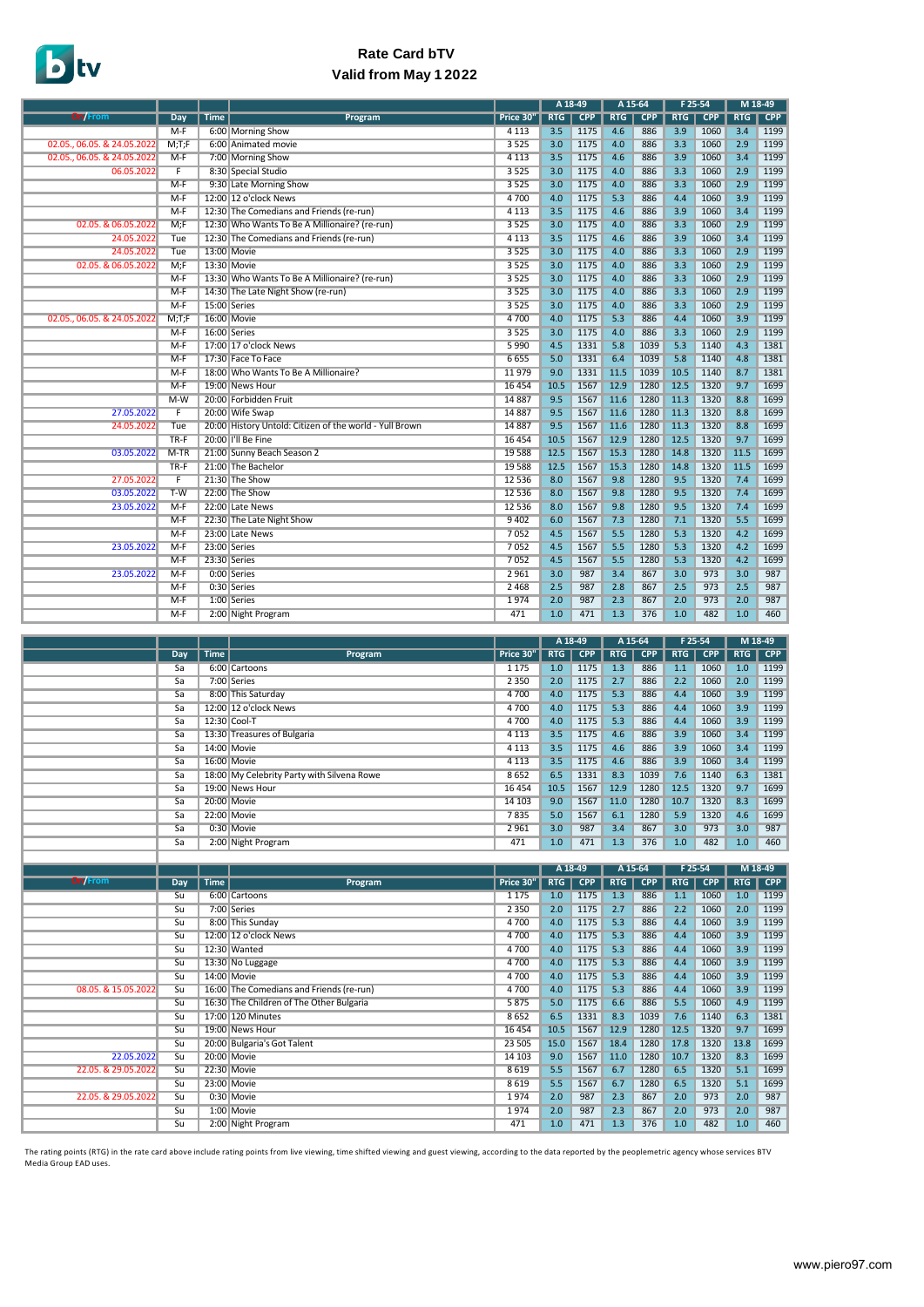

### **Rate Card for ThematicChannels Valid from May 1 2022**

1/30" spot prices (Client/Agency media planning) in the thematic channels bTV Action, bTV Cinema, bTV Comedy, bTV Lady and RING - in BGN, **excl. VAT**

| <b>Time Zones</b>   | <b>bTV Action</b> | <b>bTV Cinema</b> | <b>bTV Comedy</b> | <b>bTV Lady</b>          | <b>RING</b> |
|---------------------|-------------------|-------------------|-------------------|--------------------------|-------------|
| Day Time            | 339               | 349               | 487               | 63                       | 21          |
| <b>Prime Access</b> | 432               | 755               | 815               | 84                       | 48          |
| Prime Time          | 1101              | 1425              | 1256              | 169                      | 113         |
| Late Fringe         | 444               | 506               | 533               | 107                      | 27          |
| Night Time          | ٠                 |                   | 98                | $\overline{\phantom{a}}$ | 10          |

The prices for the sport championships are subject to a separate rate card.

#### 2/ Package prices for 30" spot (planning by BMG) in selection of thematic channels - in BGN, excl. VAT

| Thematic Channel | <b>bTV Action</b> | <b>bTV Cinema</b> | <b>bTV Comedy</b> | <b>bTV Ladv</b> | <b>RING</b> | <b>Wness TV</b> | Soul&Pepper |
|------------------|-------------------|-------------------|-------------------|-----------------|-------------|-----------------|-------------|
| Price for 30"    | 597               | 473               | 68                | 124             | 101         | --              |             |

bMG defines the above prices for the thematic channels in the following selections - Wide, Menbox and Lady. Clients can choose from these three selections of channels, as well as the buying target group. The budget allocation between the different channels in a selection is automatically determined by the official order template of bMG for the respective month. When buying a campaign based on prices for spots in selection of channels, the clients agree to the budget distribution per time zones stated in the Sales Policy 2022.

BMG guarantees 100% delivery of the following rating points. The ratings are per spot, average for the day. The total amount of guaranteed TRPs per package is calculated in the official order template. The guaranteed rating points include rating points from live viewing, time shifted viewing and guest viewing, according to the data reported by the peoplemetric agency whose services BTV Media Group EAD uses.

| <b>Target Group</b> | <b>bTV Action</b> | <b>bTV Cinema</b> | <b>bTV Comedy</b> | <b>bTV Ladv</b> | <b>RING</b> | <b>Wness TV</b> | Soul&Pepper |
|---------------------|-------------------|-------------------|-------------------|-----------------|-------------|-----------------|-------------|
| All 18-49           | 0.53              | 0.42              | 0.61              | 0.11            | 0.09        | 0.01            | 0.005       |
| All 15-64           | 0.68              | 0.54              | 0.78              | 0.14            | 0.11        | 0.01            | 0.007       |
| <b>Women 25-54</b>  | 0.59              | 0.47              | 0.68              | 0.12            | 0.10        | 0.01            | 0.006       |
| Men 18-49           | 0.51              | 0.41              | 0.59              | 0.11            | 0.09        | 0.01            | 0.005       |

#### **3/ Sponsorships and alternative forms of advertising**

Special proposals can be made by the Sales Department according to the Clients' needs, including all possible alternative forms of advertising.

All other subjects not mentioned in the present document are regulated by the General Sales Rules for broadcasting TV commercial communications by BTV Media Group EAD. bMG's Sales Department reserves the right to make changes in the present Rate Card.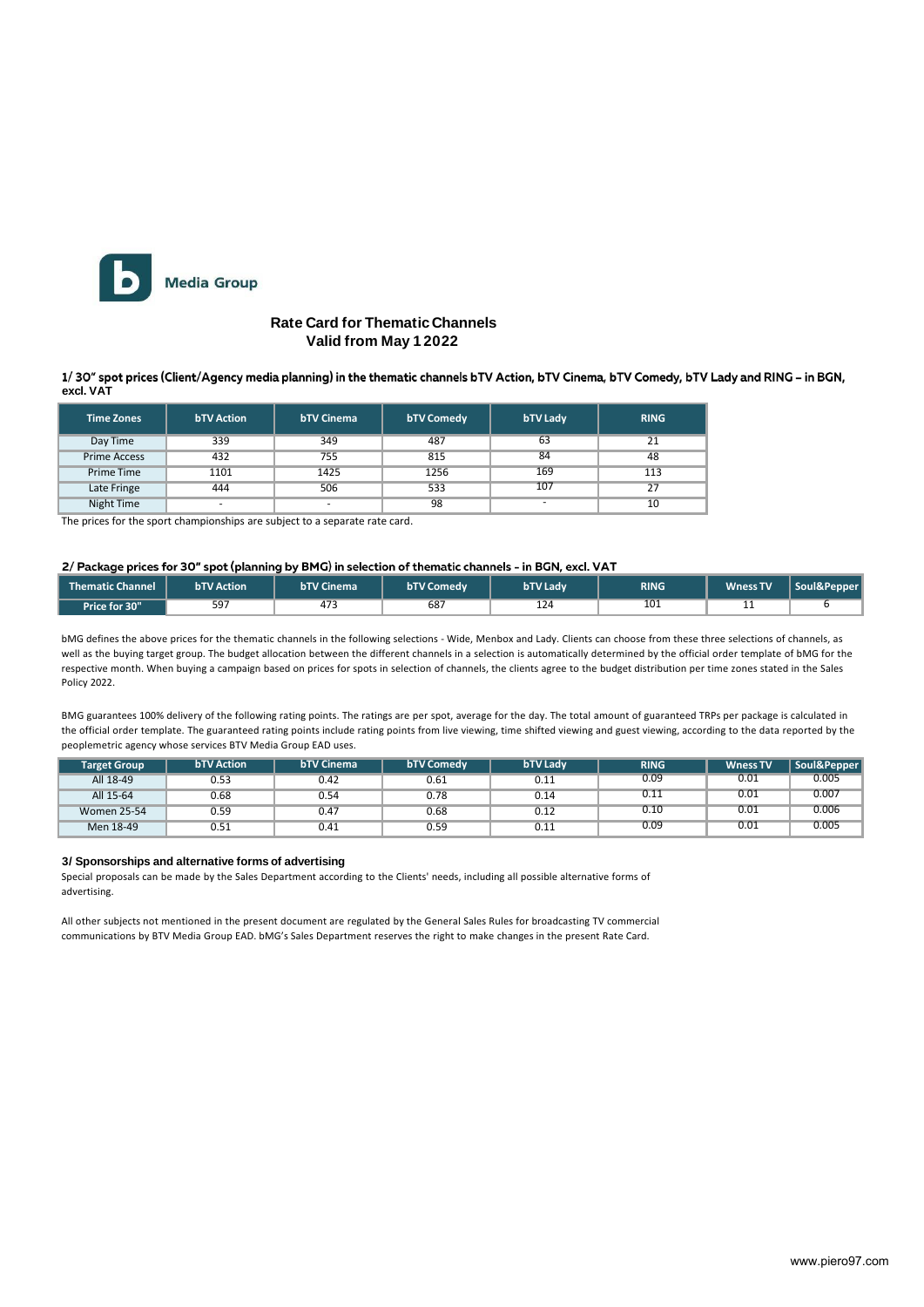

# **Length Coefficients**

| <b>Price For:</b> | Equals:          |
|-------------------|------------------|
| 5" spot           | 50% x 30" price  |
| $10"$ spot        | 60% x 30" price  |
| 15" spot          | 75% x 30" price  |
| 20" spot          | 90% x 30" price  |
| 25" spot          | 95% x 30" price  |
| 30" spot          | 100% x 30" price |
| 35" spot          | 120% x 30" price |
| 40" spot          | 140% x 30" price |
| 45" spot          | 160% x 30" price |
| 50" spot          | 180% x 30" price |
| 55" spot          | 190% x 30" price |
| $60"$ spot        | 200% x 30" price |

## **Coefficients for AA forms**

| <b>Type of AA Form</b>         | Index to 30" bTV | Index to 30" TC | <b>Max Lengths in</b><br><b>Sec</b> |
|--------------------------------|------------------|-----------------|-------------------------------------|
| 7"+7" Sponsorship tags         | 110%             | 110%            | 14                                  |
| Sponsored Promo                | 90%              | 100%            | 15                                  |
| <b>Sponsored Content Frame</b> | 120%             | 120%            | 30                                  |
| 3"+4" Break IDs                | 120%             | 120%            | 7                                   |
| $3"+4"$ x Break Ids + VO       | 140%             | 140%            | $\overline{7}$                      |
| <b>Content Split</b>           | 150%             | 150%            | 10                                  |
| Countdown                      | 90%              | 110%            | 10                                  |
| Skyscraper                     | 90%              | 110%            | 10                                  |
| Cut-in                         | 90%              | 110%            | 10                                  |
| <b>Branded Bug</b>             | 80%              | 110%            | 10                                  |
| <b>Branded Promo-bug</b>       | 70%              | 110%            | 10                                  |
| Paid Report                    | 75%              | 75%             | $60 - 120$                          |
| Premium Launch of campaign     | 150%             | 400%            | 30                                  |

| <b>Time Zones</b>   |                 |  |  |  |  |  |  |
|---------------------|-----------------|--|--|--|--|--|--|
| Day Time            | $06:00 - 17:00$ |  |  |  |  |  |  |
| <b>Prime Access</b> | 17:00 - 19:00   |  |  |  |  |  |  |
| <b>Prime Time</b>   | $19:00 - 00:00$ |  |  |  |  |  |  |
| Late Fringe         | $00:00 - 02:00$ |  |  |  |  |  |  |
| <b>Night</b>        | $02:00 - 06:00$ |  |  |  |  |  |  |